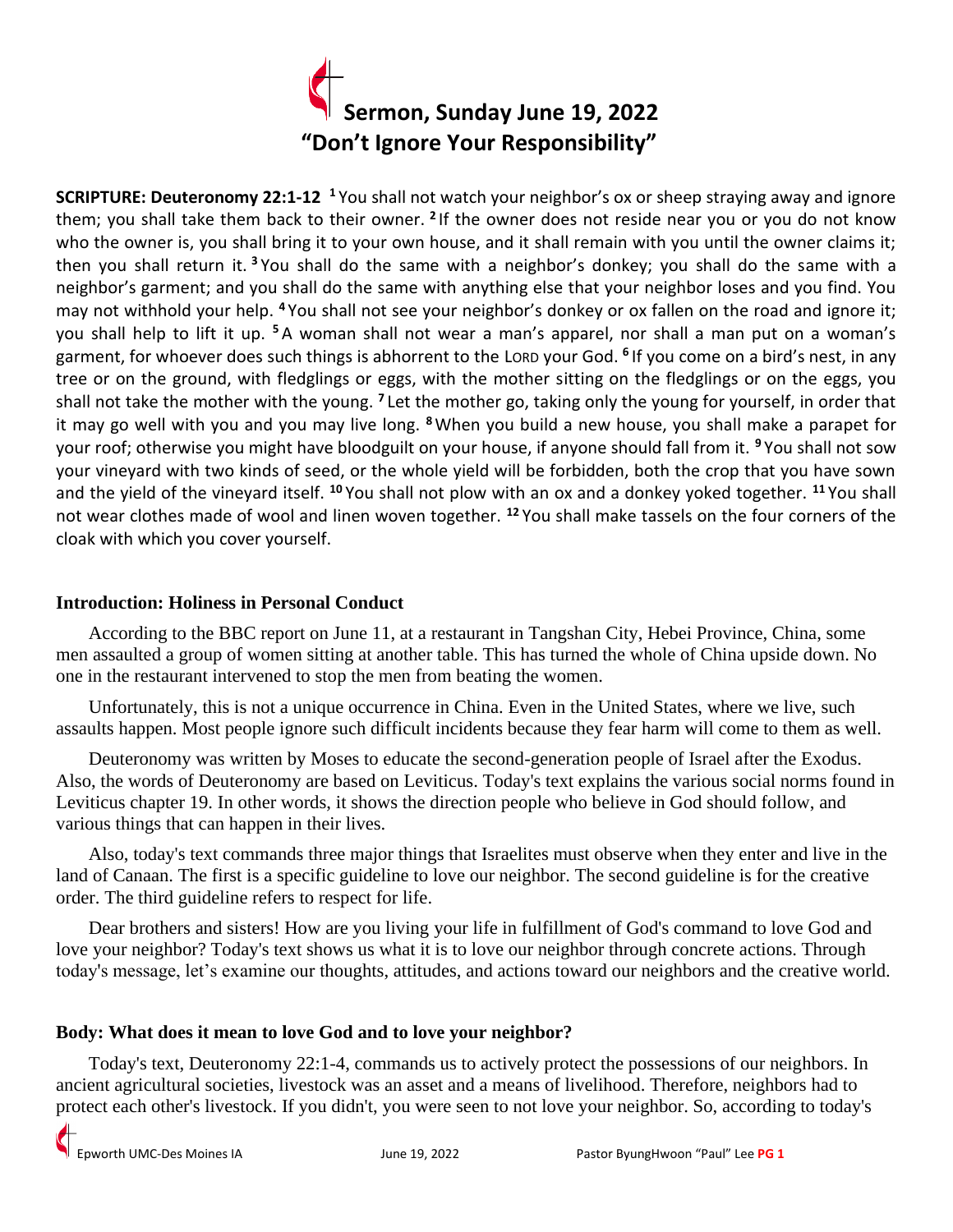text, if a neighbor's cattle or sheep are found wandering, anyone who sees it must return the livestock to the neighbor.

 Therefore, the words of Deuteronomy 22:1-4 contain not only the passive command of 'don't do it', but also the active neighbor love command of 'do it'.

 In fact, our society is filled with the idea that we can have more by winning competition with our neighbors, and that we must succeed even by stealing from others.

 But the Bible is asking us to do something different. The Bible commands us to love our neighbor. How can we love our neighbor?

 Even if it seems like we are having a hard time, we don't want to do it, and we think it will be a loss, we should actively help neighbors who are in trouble. **Jesus said in Matthew 5:47. "And if you greet only your brothers, what are you doing more than others? Do not even pagans do that?"**

 The Lord requires of us a higher moral character than the people of the world. But are people the only things we should love as the holy people of the Lord?

Let's look at **Deuteronomy 22:6-7. "If you come on a bird's nest, in any tree or on the ground, with fledglings or eggs, with the mother sitting on the fledglings or on the eggs, you shall not take the mother**  with the young. (22:6), Let the mother go, taking only the young for yourself, in order that it may go well **with you and you may live long. (22:7)"**

 This verse commands us to guard against our covetousness. We can see from this verse that what the Lord's people should love includes not only their neighbors, but also the creation of the Lord.

 Today's modern people consume too much compared to the people of the past. We are living in an age of abundance and can't stand the slightest discomfort. But over time, the ecosystem is getting sick because of human greed. The resulting environmental degradation is again affecting humans. The heatwave, desertification, and global warming that we have experienced recently are still ongoing.

 I sometimes have conversations with my children about the environment. Even in this area where I live, environmental problems are so serious. I talk about what the earth will look like for my children in the future. It's a shame that huge amounts of food waste and recycling waste are thrown out of my house every week.

 Today is Father's Day. My father passed away in December 2016. I will share my good memories of my father. When my father returned from work, he liked to plant a small vegetable garden by our house. Various crops such as red pepper, radish, Chinese cabbage, sweet potato, potato, corn, and green onion were planted in the garden. But my father didn't use artificial fertilizers to increase the harvest. He always used natural fertilizers and sometimes didn't plant crops while waiting for the soil to build up again. Also, pesticides were not sprayed against pests.

 Although he did not spend his early period with an abundance of material things like me, rather he was a man of wisdom who knew how to obey the laws of nature and how to control greed. My father gave me amazing wisdom and went to heaven. I expect you and I, too, will be able to leave the true wisdom of life to our children and posterity.

 In this way, the Lord commanded us to extend our love for our neighbor into His creation. And when we live this way, we can complete our lives as children of the holy Lord. Let's look at the words of **Deuteronomy 22:9-12 in today's text. "You shall not sow your vineyard with a second kind of seed. (V.9), You shall not plow with an ox and a donkey yoked together. (V.10), You shall make tassels on the four corners of the cloak with which you cover yourself. (V.12)"**

 All these verses are commands that steer the holy people of the Lord away from pagan religions. It is to keep the purity of the faith, that is, to keep it holy. We shall not sow our vineyard with a second kind of seed.